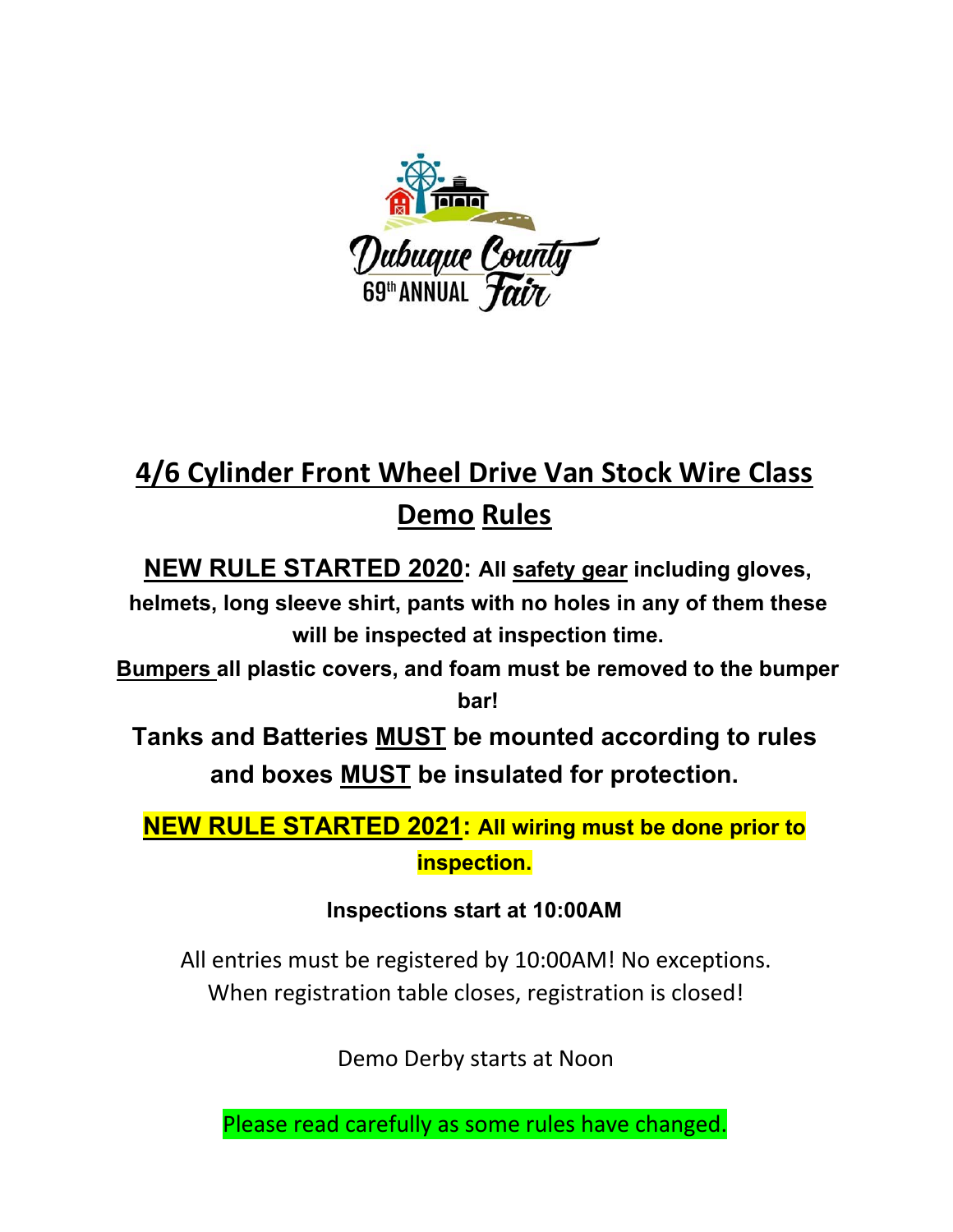**Driver Entry:** Entries are open to men and women. In interest of safety and in fairness to all competitors, the following rules and regulations will be enforced.

- 1. Previous demolition derby cars are allowed.
- 2. Driver must be 18 years of age or have a notarized permit from parent or guardian. In the event of any doubt, you must have a document stating proof of your age.
- 3. Driver must furnish his/her own car.
- 4. Driver may enter each class but will have to pay entry fee for each class and must have different car for each class.
- 5. Driver must sign in and pay entry fee prior to inspection or entry to track. Entry fee is \$20 per car and \$30 pit pass.
- 6. No one is to enter pit without pit pass. No one under 14 is allowed in pits. 14 years to 17 must have notarized minor release.
- 7. Truck, trailer, car must not enter track until car has passed inspection.
- 8. Absolutely no one is to enter track to save spots until car has passed inspection. First come, first to get their spots in the pits. No exceptions.
- 9. NEW! All cars must go to impound, until cars are released.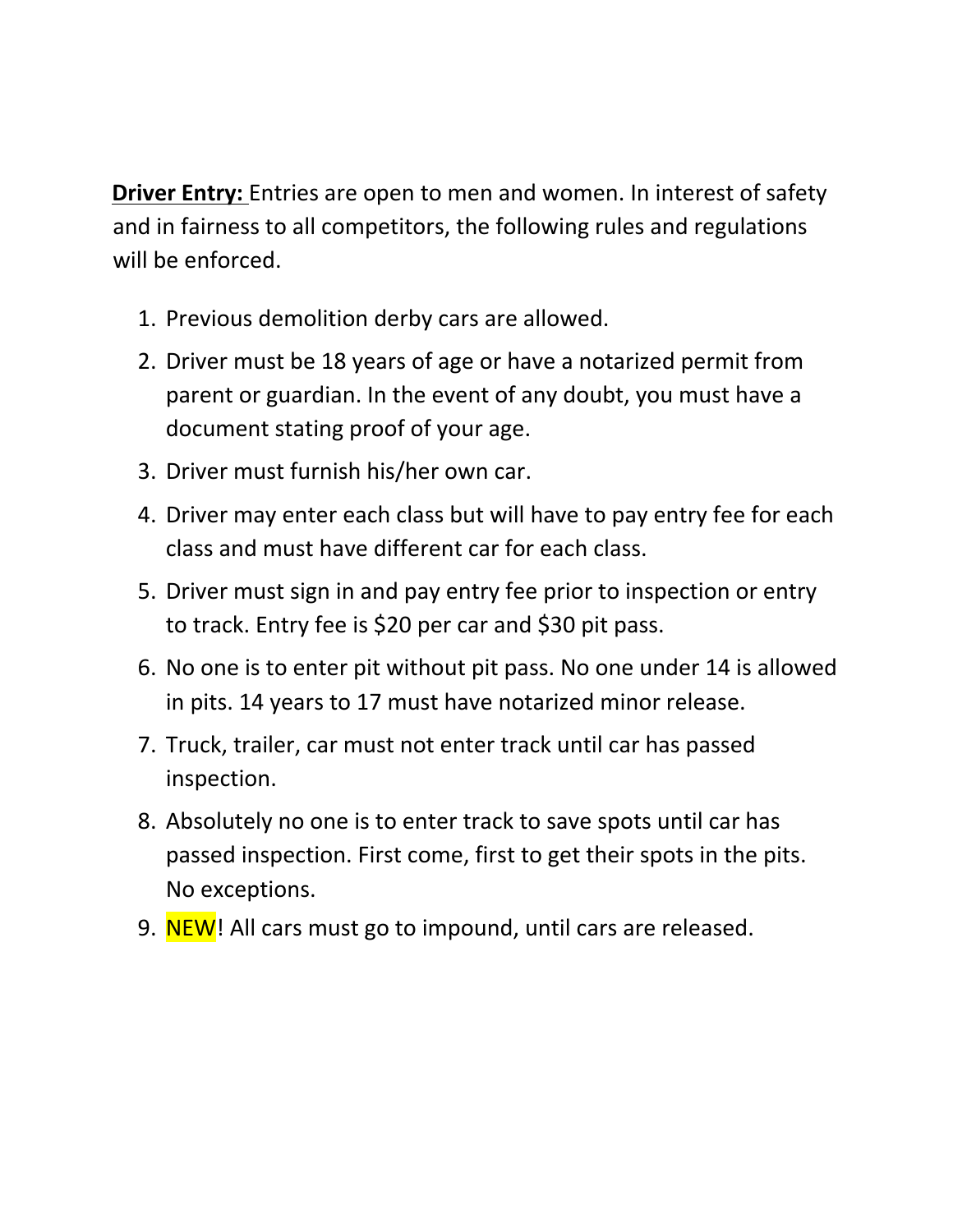## **Safety:**

- 1. All drivers must attend meeting in pit area prior to derby time.
- 2. Long sleeve shirts with no holes, full length pants with no holes, full shield helmet, gloves, and tennis shoes or boots must be worn during competition.
- 3. Operating seat belt mandatory. Must always remain belted and wear a helmet, until ok'd by officials or you will be disqualified.
- 4. Drivers must remain in his/her car until Ok'd by official to get out.
- 5. No driver or pit crew member, under the influence of liquor will be allowed to participate or enter the exhibition area.
- 6. No pit crew member allowed on track at any time.
- 7. Disconnection of all air bags is mandatory.

#### **Participation Regulations:**

- 1. No driver door hits. This will be strongly enforced.
- 2. Driver must maneuver forward or backward.
- 3. If driver does not hit another car within 1 minute, said driver shall be disqualified.

### **Preparation of Car:**

1. Slogan, Advertising, or printing may be any place on car except front doors and above driver door. Number must be placed on front doors and name must be placed above driver's door.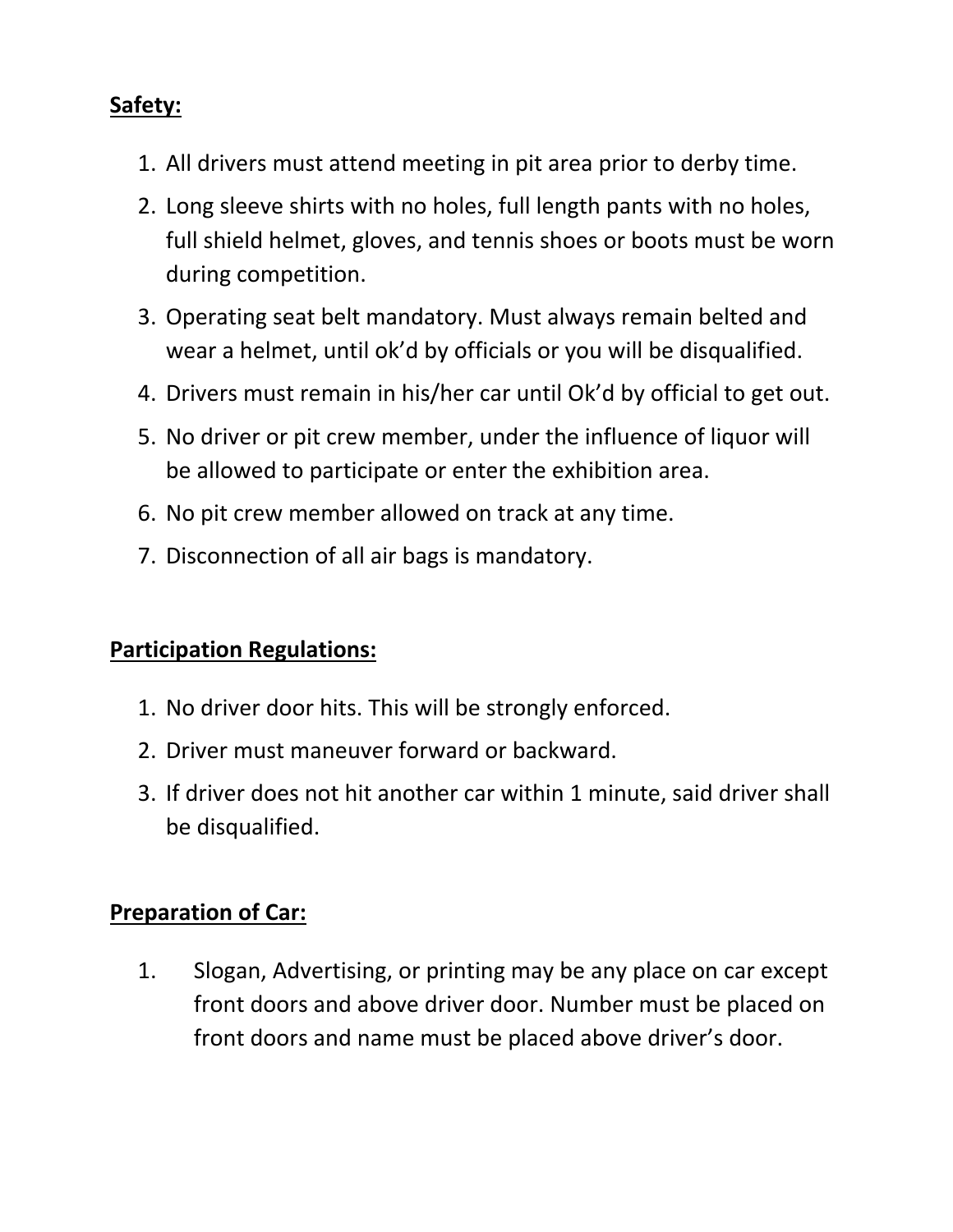- 2. Signs with number must be at least 24x24 mounted securely to roof, made of metal or plywood. NO LETTERS‐only numbers. First come, first to get on numbers.
- 3. All glass, body molding, and stock gas tank must be removed.
- 4. Approved boat gas tank no larger than 6 gallons must be mounted in back seat in a solid wooden or steel container properly insulated and covered with removable lid. If box is made of wood: Must be made of 2x6 or 2x12 lumber not plywood. Container must be anchored to floor with one rachet strap over top to the floor with bolts.
- 5. Electric fuel pumps are allowed. Must be securely mounted. No ether or starting fluid allowed. All fuel lines must be hooked up properly and safely ran thru the fire wall.
- 6. Batteries must be removed from original location. Batteries must be mounted to passage side floor. No more than 2 automobile batteries allowed. They must be encased in either 2x6 or 2x12 wooden or steel box. Must be anchored with bolts thru floor firmly. Well insulated with cover. Steel boxes must have inside insulation, so batteries do not short out.
- 7. Absolutely NO WELDING except front and rear safety bars inside car.
- 8. 2 bars allowed inside car, no bigger than 2" in diameter. One allowed above dash from window post to window post. One allowed behind driver seat from door post to door post. No other supports allowed. These bars are ok to weld.
- 9. Bumper: Front bumper may be changed to an OEM 80's or newer front bumper. IF bumper is replaced with OEM 80's or newer, the length cannot exceed 4" past frame rail on either side. Rear bumper must stay factory. If OEM bumper is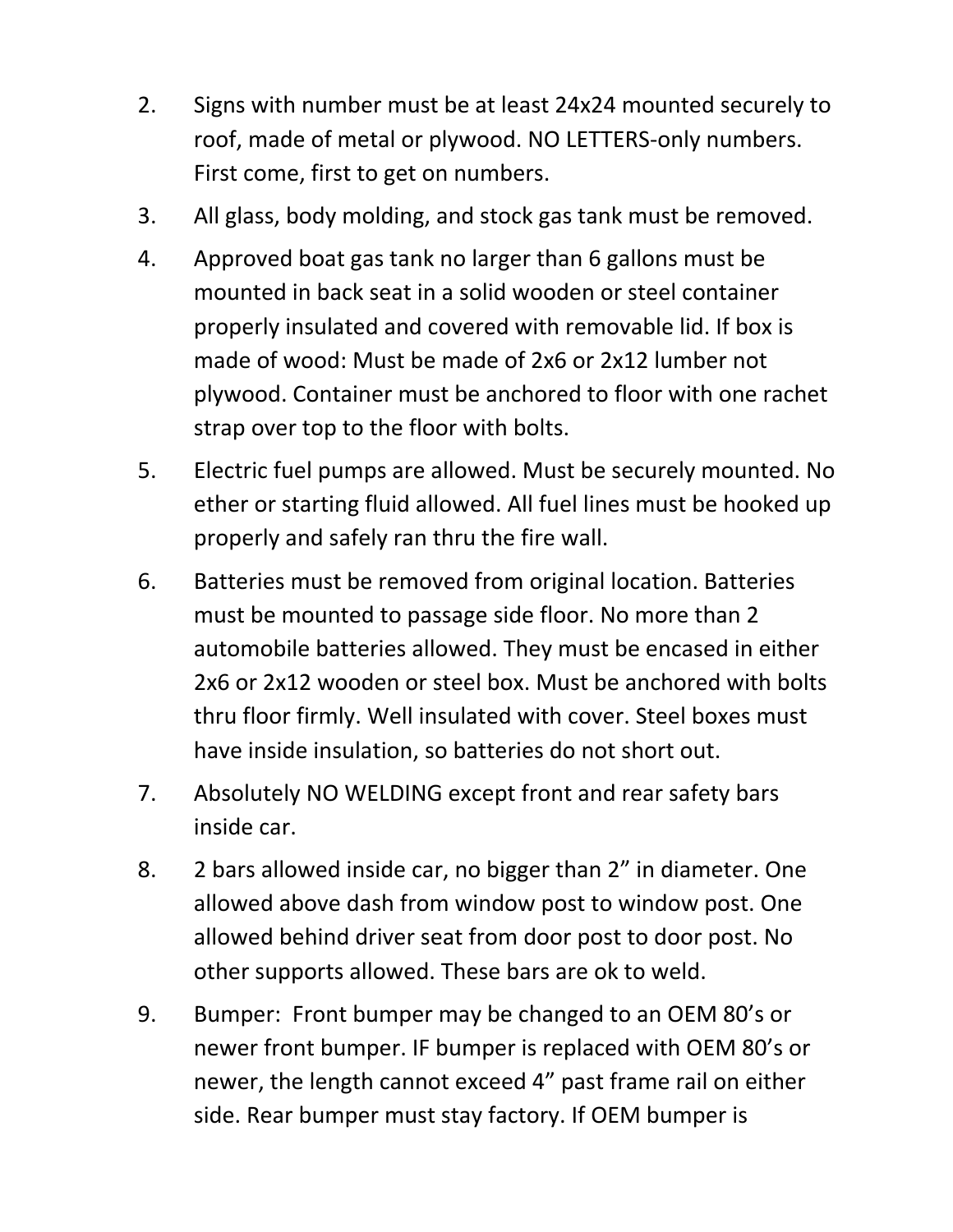fiberglass, it can be replaced with OEM similar bumper equivalent in size.

- 10. NO welding or bolting of bumper shocks. No iron behind bumper shocks. Shocks must move freely upon impact.
- 11. Tires: Any factory DOT tire approved for the size of your car. Tires can be doubled up, but no disfiguring of tire, no studs, or other alterations. Greasing of side walls is allowed. No Skid Loader tires.
- 12. One 12" hole in hood is mandatory.
- 13. No added reinforcements to any part of the car are allowed.
- 14. Wiring: 9 gage wire only. Hood may have 6 wire tie downs, 2 of those allowed to front bumper. Back hatch may have 4 wire tie downs plus 2 tie downs from rear of roof to trunk or bumper. Doors may have no more than 5 wire downs per door, 8 wire down for sliding door. Chains are allowed on doors. No outside door bars allowed.
- 15. No adding to factory structure unless otherwise stated in rules (front bumper only). This is a stock class.
- 16. A door protector plate on driver's side door is optional,  $\frac{1}{4}$  x 4 flat stock, 4" past each door seam bolted securely. NO OTHER DOOR BARS ALLOWED.

No adding to factory structure unless otherwise stated in rules (front bumper only). This is a stock class. No Exceptions.

Decisions of officials are final. No arguing will be tolerated, or you will be disqualified.